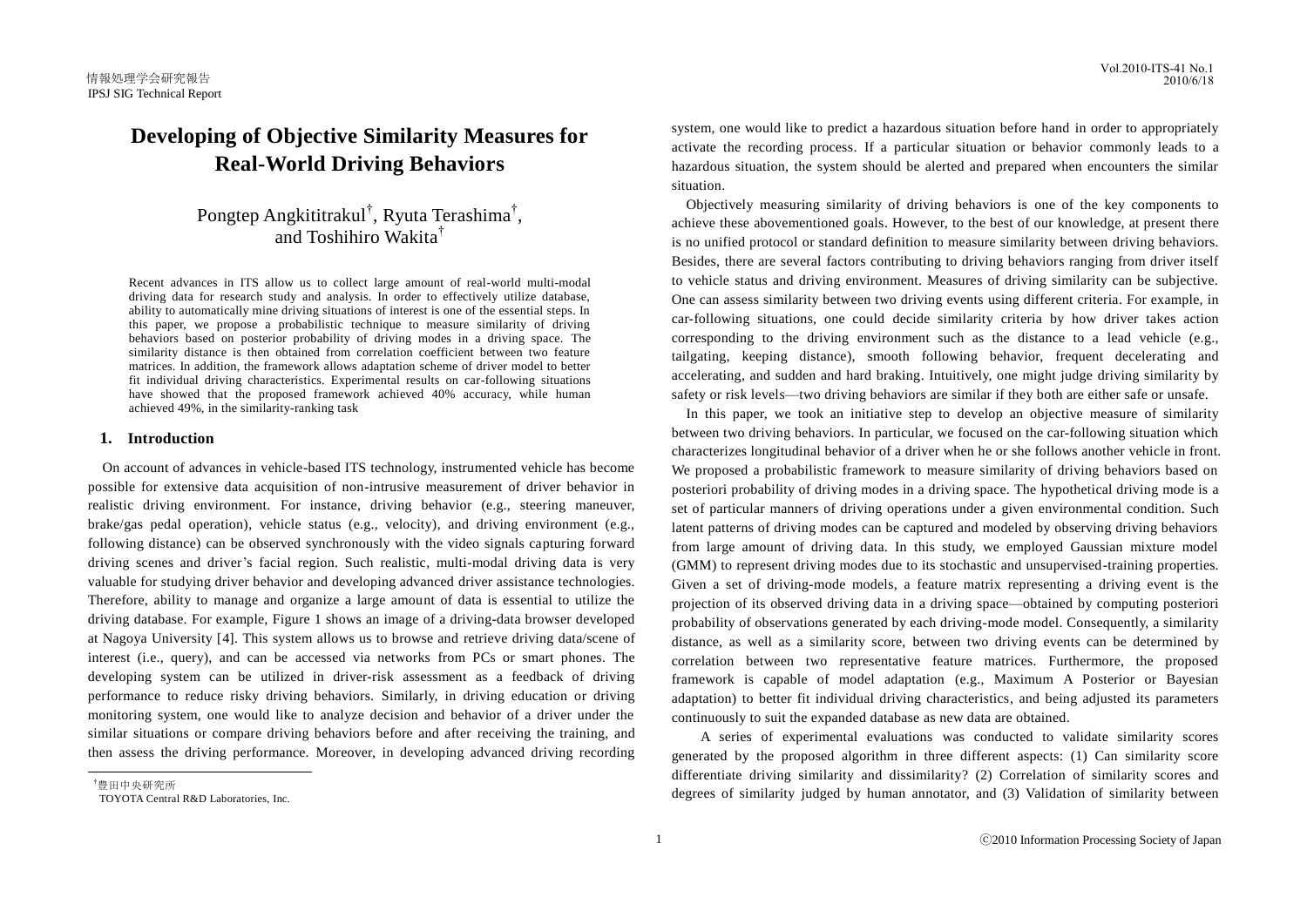#### 情報処理学会研究報告 IPSJ SIG Technical Report

query and search results obtained by the algorithms. All validation processes were performed with subjective assessment by human annotator. In addition, for comparison, two other methods based on raw observations and histogram counts were introduced to generate similarity scores.

This paper is organized as follows. In the next section, we discuss our basic framework of similarity measure, together with two baseline methods. In Section 3, we introduce our proposed method based on driving modes and adaptation scheme. The real-world driving corpus is described in Section 4. Section 5 discusses the experimental evaluation, followed by conclusion in Section 6.



Figure 1 Driving-data browser developed at Nagoya University.

# **2. Driving Similarity**

To measure a similarity between two driving events, a feature matrix is first extracted from each sequence of observed driving signals. The similarity measure is then based on the distance between two representative feature matrices, as shown in Figure 2. Here, correlation coefficient between two feature matrices is employed as an inverse relation of similarity distance—the higher correlation between two feature matrices, the closer distance between them, and therefore the more similar two driving events are. The correlation coefficient between matrices A and B can be computed as,

$$
r = \frac{\sum_m \sum_n (A_{mn} - \bar{A})(B_{mn} - \bar{B})}{\sqrt{(\sum_m \sum_n (A_{mn} - \bar{A})^2)(\sum_m \sum_n (B_{mn} - \bar{B})^2)}},
$$

where  $\bar{A} = \text{mean2}(A)$  and  $\bar{B} = \text{mean2}(B)$  are the means or averages of matrix elements. The correlation coefficient has a value between -1 and +1, which respectively correspond to negative and positive perfect relationship. In the paper, we also refer to this correlation as a similarity score. As it approaches zero there is less of a similarity, and closer the similarity score is to  $+1$ , the stronger the similarity between two driving events.



Figure 2 Similarity measure of two driving events.

The important part of this scheme is that a feature matrix representing driving event should encode and preserve meaningful characteristics of driving behavior. Before we proceed to describe our proposed algorithm, it is worthwhile to discuss some other conventional methods as for the baseline comparison.

#### **2.1 Raw Driving Signals**

A time series of multi-dimensional driving signals is employed directly as a feature matrix. The utilized driving signals are following distance, vehicle velocity, gas/brake pedal pressure, and their delta parameters (i.e., the first derivatives). The feature matrix is then a two-dimensional matrix with each row contains a vector of one driving signal.

## **2.2 Multi-dimensional Histogram Count**

The histogram method counts the number of values of multi-dimensional driving signals that fall between the elements in the edge vectors (i.e., bins) obtained from driving signals of interest. In this work, two-dimensional histogram count between following distance and pedal operation<sup>a</sup> is computed every time sample, as shown in Figure 3. Consequently, the feature

 $\overline{a}$ 

<sup>&</sup>lt;sup>a</sup> The pedal operation signal is obtained by combining both gas-pedal and brake-pedal signals into one signal by subtracting brake-pedal signal from gas-pedal signal. That is, gas-pedal signal represents positive value, and brake-pedal signal represents negative value.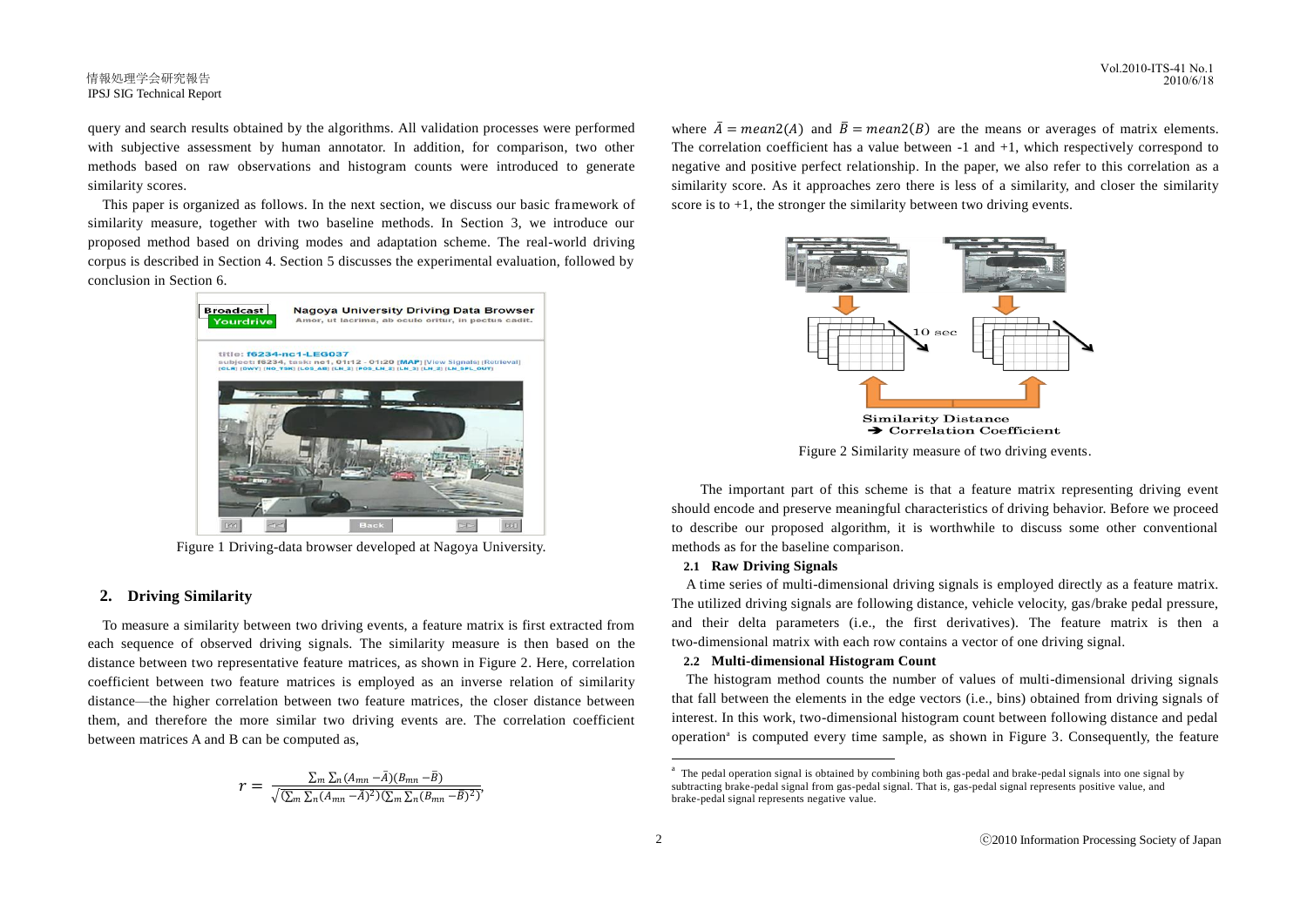## 情報処理学会研究報告 IPSJ SIG Technical Report

matrix is obtained by adding all counts from the driving event, and has a size equals to numbers of bins used by both signals (i.e., *ct* x *bt* in Figure 2).



Figure 3 Illustration of 2-D histogram count between following distance and pedal operation

# **3. Similarity Measure based on Driving Mode Representative**

The motivation of our proposed algorithm is that, in car following, drivers normally perform a few different driving modes given a range of following distance, i.e., how they accelerate and decelerate vehicle velocity at a particular distance between vehicles. For instance, when a following vehicle approaches a lead vehicle with a very close distance, it is more likely that the following vehicle will be in a driving mode with hard-braking operation. On the other hand, when a distance between vehicles is far enough, the following vehicle tends to be in the driving modes with accelerating or maintaining velocity more than the ones with decelerating. Such latent driving modes might not be easy to clearly defined or formulated, but the relationship between driving observations representing driving modes can be captured and modeled with stochastic methods using a wide range of training data. Figure 4 illustrates hypothetical driving modes in a driving space of pedal operation and following distance. In this figure, it is assumed that there exist four driving modes within each bin of following distance (e.g., two gas-pedal operating modes and two brake-pedal operating modes can possibly be performed given a range of following distance.) Each driving mode is represented by a Gaussian distribution. Therefore, given a driving space with assigned driving modes, two driving events are considered "similar" if they traverse through the same driving modes—their observations touch the same joint distributions between driving operation and driving environment. Based on this assumption, a feature matrix (i.e., driving mode representative) can be obtained by projecting driving observations onto a driving space using posterior probability of driving observations generated by driving-mode models, and the similarity distance between two driving events is measured in this space. Next, we will describe how to create driving-mode models.





Figure 4 Illustration of four driving modes in each following-distance bin.

Let a driving event be represented by a time series  ${X(t)}$ ,  $t=1,...,T$ . Here,  $X(t)$  is a multi-dimensional driving-signal observations, i.e.,  $X(t) = [p(t) d(t)]^T$ , where  $p(t)$  represents pedal operation, and *d(t)* represents following distance between host vehicle and lead vehicle. Driving mode representative of a driving event can be obtained as follows. First, the range of possible following-distance values is partitioned into *N* bins, i.e., *{0, edge(1), …, edge(n), …,*   $edge(N)$ . The boundaries between bins  $[edge(n-1)]$  can be linear scale or log-like scale, subsequently  $X(t)$  belongs to the *i-th* bin if  $edge(i-1) \leq d(t) \leq edge(i)$ , as

$$
X_i(t) = \{X(t): edge(i-1) \leq d(t) \leq edge(i), \forall t\}.
$$

For each following-distance bin, *M* driving modes can be obtained by training an *M*-mixture GMM<sup>b</sup> [5] from a pool of  $X(t)$  belonging to that bin. That is, each Gaussian

 $\overline{a}$ 

**b** Each mixture  $\theta_m$  of Gaussian Mixture Model (GMM) is defined by a mixture weight (weight<sub>m</sub>), a mean vector ( $\mu_m$ ), and a covariance matrix ( $\Sigma_m$ ). The weighted Gaussian probability density function (pdf)  $p(x|\theta_m)$  is defined as  $p(x|\theta_m) = \frac{\text{weight m}}{\sqrt{(2\pi)^D |\Sigma_m|}} \cdot \exp\left\{-\frac{1}{2}(x - \mu_m)^T \Sigma_m^{-1}(x - \mu_m)\right\}$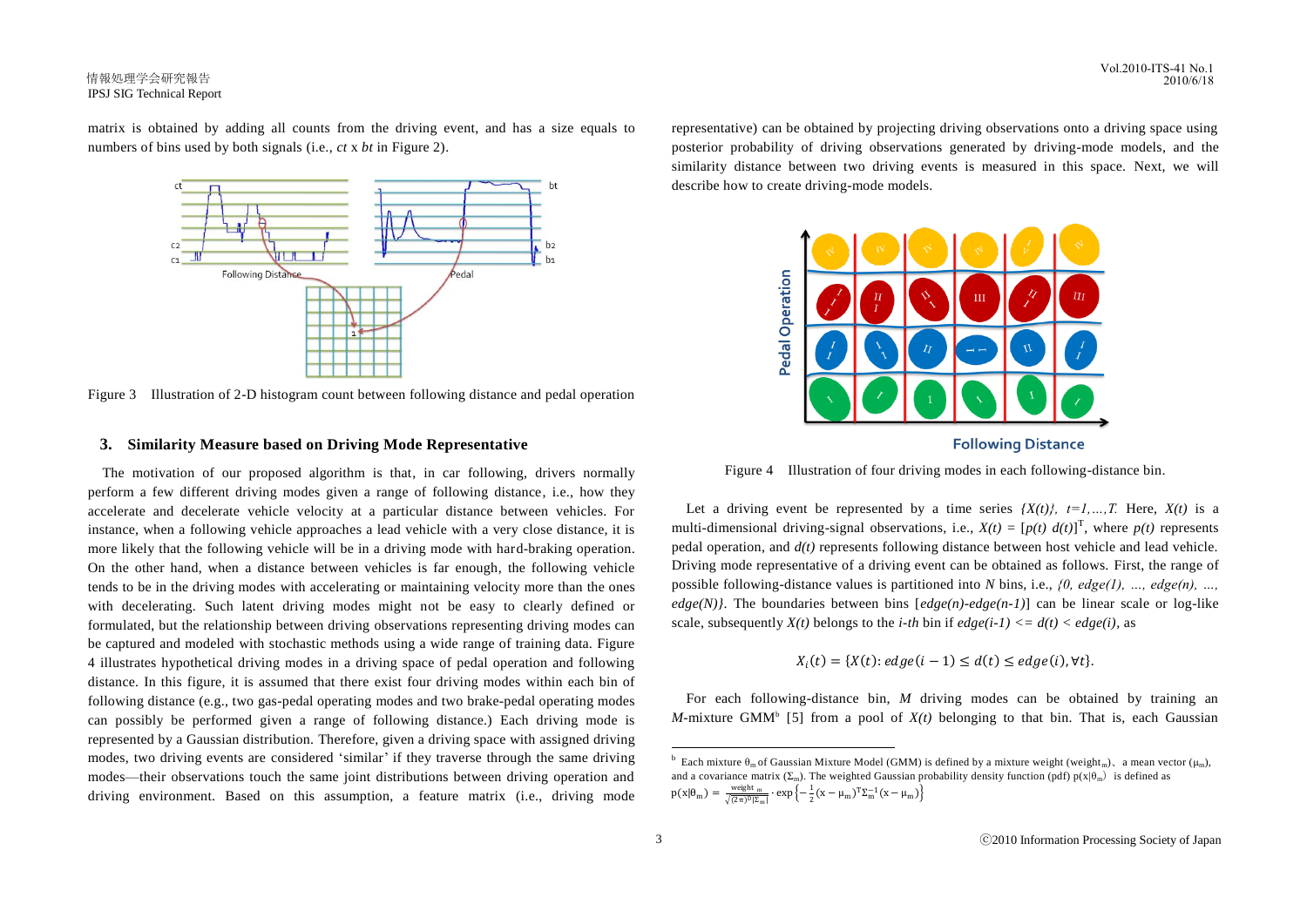component of GMM represents one driving mode within that following-distance bin.

$$
Mode_{i,j} = Gaussian(i,j), \qquad 1 \le i \le N, 1 \le j \le M.
$$

where  $\{Gaussian(i, j), weight_{i,j}\}, \forall 1 \leq j \leq M$ , constitute the  $GMM_i$ . Thus, there are total

 $N \times M$  driving modes characterizing the whole driving space. The driving-mode models are trained from the pool of a large number of driving observations of several drivers from the database.

Given a driving space, at time  $t$ , the driving observations of each driving event  ${X(t)}$ ,  $t=1,...,T<sub>i</sub>$  can be projected onto the driving space by computing posterior probabilities of the driving signals given driving-mode models, as

$$
F_{i,j}(t) = p(X(t)|Mode_{i,j}), t = 1, ... T
$$

By projecting all samples in this manner, we obtain a series of posterior probabilities in the driving space. Since consecutive observations are strongly correlated, their projections in driving space are close to each other. Furthermore, the posterior probability will be high if the observations of a driving trajectory are close to that driving mode, and the probability will decrease as neighboring driving modes are further from the observed trajectory. Finally, the two-dimensional mode representative of a driving event is calculated by

$$
MR_{i,j} = weight_{i,j} \cdot \sum_{t=1}^{T} F_{i,j}(t), t = 1, ..., T
$$

The similarity score between two driving events *E*1 and *E*2 is then defined by the correlation coefficient of two normalized mode representatives  $MR^{(E1)}$  and  $MR^{(E2)}$  as

$$
S(E1, E2) = \text{corrcoef} \left( \text{norm}(MR^{(E1)}), \text{norm}(MR^{(E2)}) \right),
$$

where  $norm(MR)$  is the normalization of MR by its total summation of all elements, as

$$
norm(MR) = \frac{MR_{i,j}}{\sum_{i}\sum_{j}MR_{i,j}}
$$

.

#### **3.1 Model Adaptation**

It is widely accepted that driving behaviors vary among individual drivers, depending on driver"s experience, background, age, etc. Even for the same driver, driving behavior may be altered from situation to situation. In addition, each driver may perform diverse driving operation under the same driving environment or may have the preferred driving modes, as a result of individual driving style. Therefore, the joint distributions between driving operation and driving environment, or the driving-mode models, should be adapted to fit individual driving characteristics. The advanced algorithms capable of adapting their model parameters are desired to develop a more reliable system.

In this section, we discuss model adaption of driving modes. The aim of adaptation scheme is to adjust the relationship between pedal operation and following distance by relocating the position of driving modes (i.e., shifting the means of distributions), as shown in Figure 5. The driver-independent model, as described in the previous section, captures the average driving characteristics, while the adapted model, namely driver-dependent model, captures individual driving characteristics. The adaptation scheme can be applied as follows.



Figure 5 Illustration of driving-mode adaptation

Let  $\textit{Mode}_{i,j}^{(l)}$  represent a set of the driver-independent, driving-mode models trained from a large number of drivers as discussed previously,  $\{X^{(A)}(\tau)\}, \tau = 1, ..., T_A$  represent a set of driving observations belonging to driver A, and  $\{X^{(B)}(\tau)\}, \tau = 1, ..., T_B$  represent a set of driving observations belonging to driver B. The driver-dependent mode models representing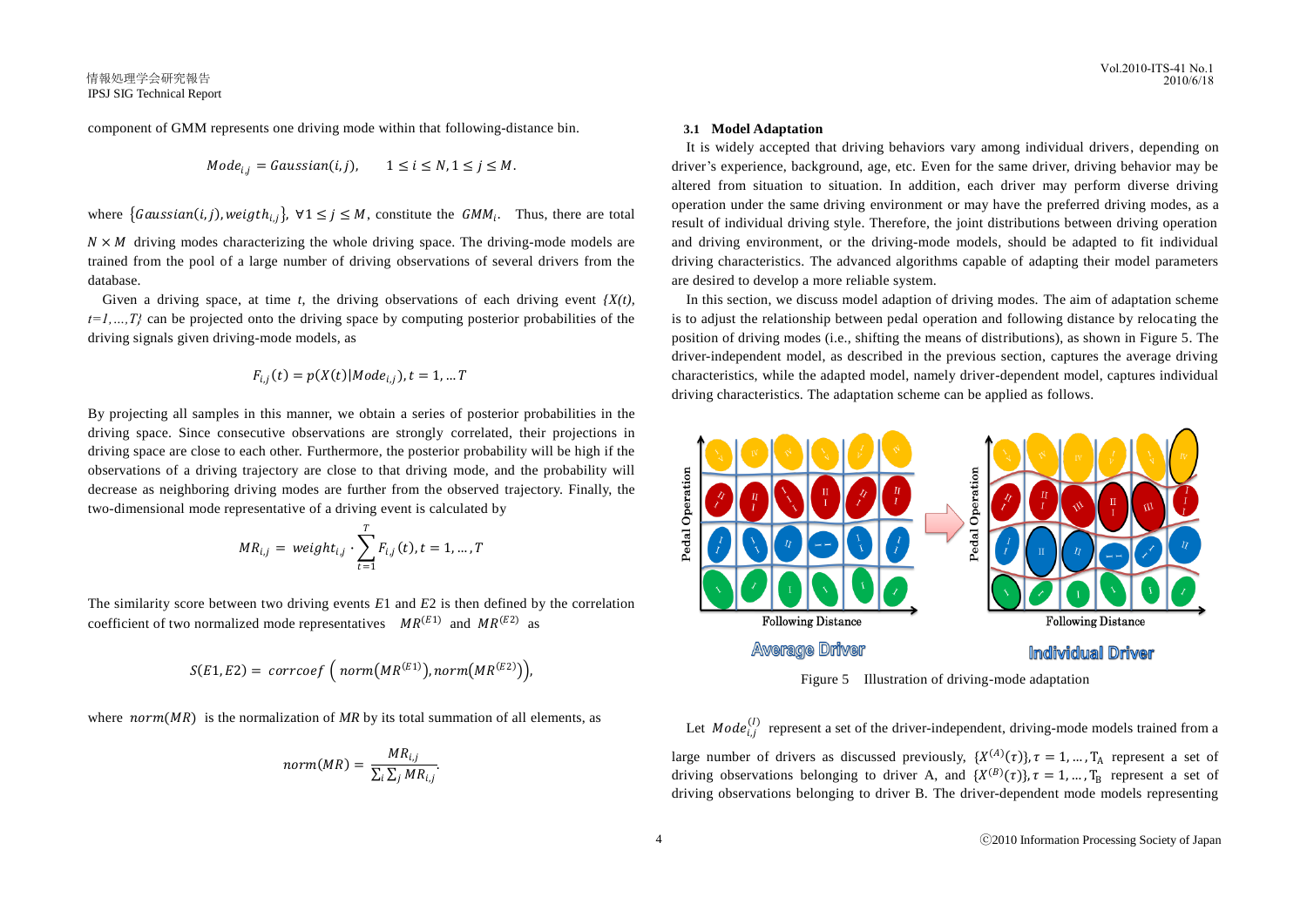driver A and driver B can be obtained by adapting the driver-independent models  $\textit{Mode}_{i,j}^{(l)}$ with the observations corresponding to each driver. That is,

$$
Mode_{i,j}^{(A)} = Adapt \left( Mode_{i,j}^{(I)}, X^{(A)} \right),
$$

$$
Mode_{i,j}^{(B)} = Adapt \left( Mode_{i,j}^{(I)}, X^{(B)} \right).
$$

Similar to the training process of the driver-independent modes, only  $X^{(A)}(\tau)$  belonging to the *i-th* bin will be used to adapt the *M* driving modes representing the *i-th* bin. In this work, we employed Maximum-A-Posteriori (MAP) or Bayesian adaptation framework to adapt driving-mode models. MAP adaptation is an effective, well-defined scheme, widely used with GMM. More details about this framework can be found in [6]. Note that the adaption is simultaneously performed on all driving modes belonging to the same following-distance bin, as

$$
GMM_i^{(A)} = MAP(GMM_i^{(I)}, \{X_i^{(A)}(t)\})
$$

Given the driver-dependent modes of driver A and B, and the corresponding driving events  ${X^{(A)}(t)}$  and  ${X^{(B)}(t)}$ ,  $t = 1, ..., T$ , the driver-dependent mode features can be obtained by

$$
F_{i,j}^{(A)}(t) = p(X^{(A)}(t) | Model_{i,j}^{(A)}), t = 1, ... T
$$
  

$$
F_{i,j}^{(B)}(t) = p(X^{(B)}(t) | Model_{i,j}^{(B)}), t = 1, ... T
$$

Finally, the two-dimensional mode representatives of two driving events are represented by

$$
MR_{(i,j)}^{(A)} = weight_{i,j}^{(A)} \cdot \sum_{t=1}^{T} F_{i,j}^{(A)}(t), t = 1, ..., T
$$
  

$$
MR_{(i,j)}^{(B)} = weight_{i,j}^{(B)} \cdot \sum_{t=1}^{T} F_{i,j}^{(B)}(t), t = 1, ..., T
$$

In a similar manner, the similarity score between two driving events  $MR<sup>(A)</sup>$  and  $MR<sup>(B)</sup>$  is the correlation coefficient of two mode representatives as

$$
S(A,B) = \,\, \text{correct}\,\left(\,\, \text{norm}\big(MR^{(A)}\big),\, \text{norm}\big(MR^{(B)}\big)\right).
$$

#### *Constrained Adaptation*

Furthermore, to avoid the adapted driving modes to shift across the reasonable pedal-operation boundary (e.g., from gas-pedal pressure to brake-pedal pressure, and vice versa) due to the sparse data of some drivers, a simple constraint can be applied to avoid this issue. Hence, we modified the adaptation scheme to apply gas-pedal data to adapt the acceleration modes, and brake-pedal data to adapt the deceleration modes; otherwise, remain the original models when there is no proper adapt data, as follows

$$
Gaussian_{i,j}^{(A)} = \begin{cases} MAP(Gaussian_{i,j}^{(A)}, \{X_i^{(A)}(t): p_i^{(A)}(t) \ge 0\}, \ Model_{i,j}^{(A)}: pedal mean \ge 0 \\ MAP(Gaussian_{i,j}^{(A)}, \{X_i^{(A)}(t): p_i^{(A)}(t) < 0\}, \ Model_{i,j}^{(A)}: pedal mean < 0 \end{cases}
$$

# **4. Real-World Driving Corpus**

All the observable driving signals are collected synchronously employing an instrumented vehicle, a TOYOTA Hybrid Estima, developed by Takeda Lab, Graduate school of Information Science, Nagoya University, Japan. The vehicle is equipped with a wide range of sensors and data recording systems. The rich multi-modal data contains twelve channel speech, three-channel video, driving behavior including gas and brake pedal pressures, steering angle, and vehicle velocity, physiological signals including driver"s heart rate, skin conductance, and emotion-based sweating on the palms and soles, etc. In particular, the steering angle is obtained by a potentiometer. The brake and accelerator pedal pressure are obtained by the pressure sensors. The vehicle velocity is measured from the output of the JIS5601 pulse generator. The following distance from a lead vehicle is acquired by two types of distance sensors mounted in front of the vehicle in order to locate the lead vehicle in both short and long ranges. More details about the vehicle setup and related work can be found in [1] [2] [3] [7]. The utilized driving data in the study are from 77 drivers, with balance in both genders. Each driver drove the instrumented vehicle around the Nagoya area under a variety of driving environments and traffic conditions.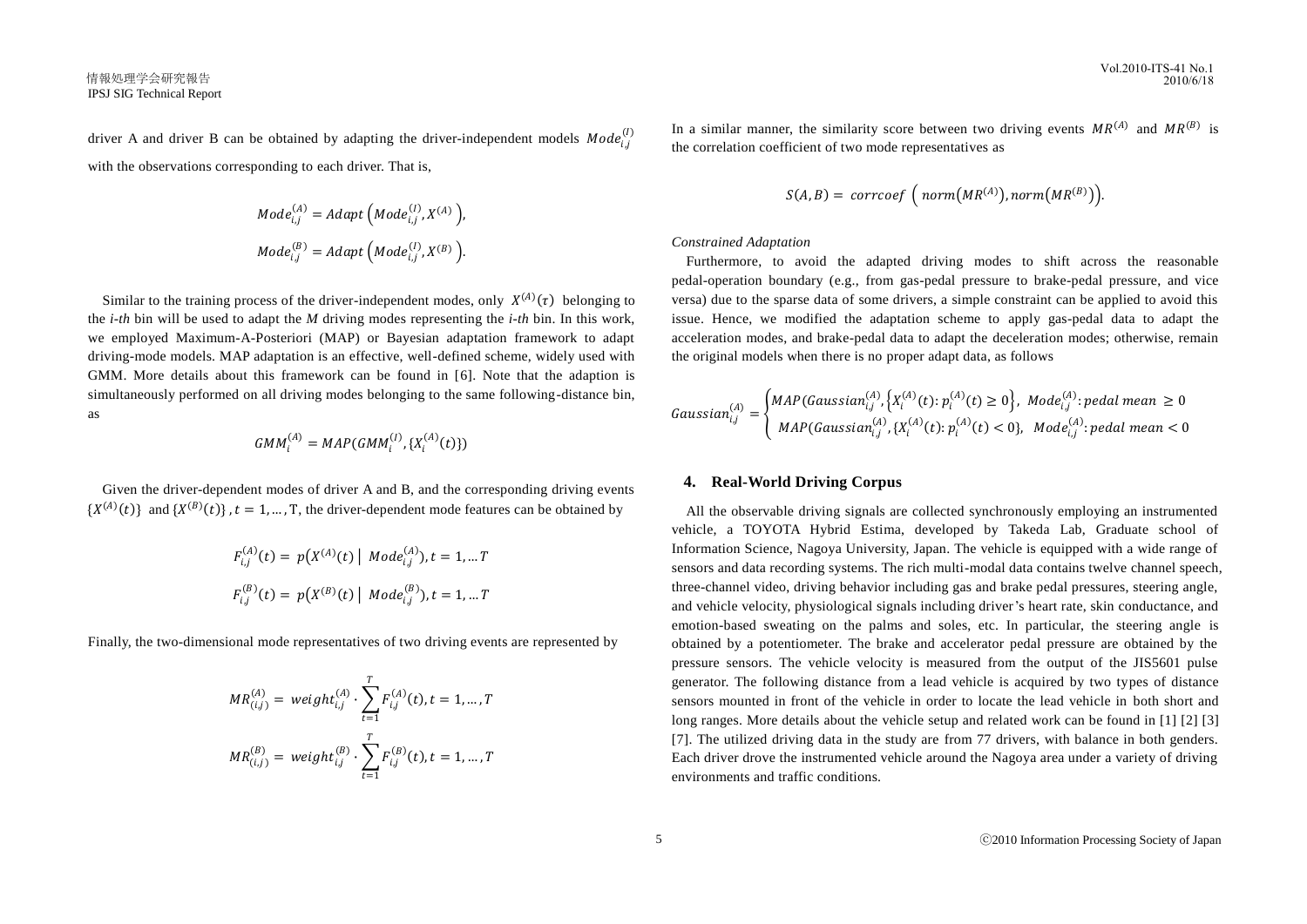#### Vol.2010-ITS-41 No.1 2010/6/18

#### 情報処理学会研究報告 IPSJ SIG Technical Report

# **5. Experimental Evaluation**

To validate the proposed objective similarity measures, we conducted a series of experiments and compared the performances between algorithms and human annotator. An annotator watched all the forward-scene videos obtained by the front-view camera, and subjectively assessed the similarity of driving behaviors. In addition, the annotator clarified the criteria used to decide the similarity. There is no single rule the annotator used to judge the similarity; it depends on situation case by case. However, the common criteria used by the annotator in judging similarity of driver behaviors in car following are smooth following, keeping comfortable distance, following-too-closely, tailgating, sudden braking, safe/unsafe following, etc. Three evaluation schemes were used to demonstrate the performance of similarity score in measuring driving similarity, as shown in Figure 6.



Figure 6 Evaluation cycle of similarity measurement

1) Discrimability of similarity level: Can estimated similarity score differentiate similarity and dissimilarity of driving behaviors?

2) Ranking Correlation: What is correlation between similarity score and degree of similarity judged by annotator?

3) Top-10 Similarity: How well can algorithms select similar behaviors from the database, given a reference query?

similarity scores are computed from different algorithms as described previously:

1) RCORR (raw driving signals): Each feature matrix has dimension 7x100 (i.e., seven features and 100 samples)

2) HISTC (histogram count): Each feature matrix has dimension 4x6 (i.e., four bin for pedal operation and six bins for following distance)

3) MODE (driver-independent driving mode): Each feature matrix has dimension 4x6 (i.e., four driving modes and six following-distance bins)

4) MAP (driver-dependent modes based on MAP adaptation): Each feature matrix has dimension 4x6

5) ADAPT (driver-dependent modes based on constrained adaptation): Each feature matrix has dimension 4x6

Note that the numbers of parameters (i.e., bins, modes) were obtained empirically to achieve the optimal performance of each algorithm.

#### **5.1 Discriminability of Similarity Level**

In this first experiment, we want to verify that similarity score estimated by algorithm is meaningful. That is, how well can the estimated similarity score discriminate similar driving behaviors from dissimilar driving behaviors?

## *Experimental Setup*

Several pairs of driving events were randomly selected from the corpus. We first selected a reference driving event, and then selected a set of other driving behaviors to pair up with the reference one. Human annotator assessed the pair-wise similarity and assigned similarity levels of each pair—compared with the reference behavior. Here, the similarity level was classified into 4 scales where level 1 represents "not similar" and level 4 represents "very similar'. This subjective scale is judged relatively across all selected pairs.

Next, those pairs with assigned similarity level 1 and level 4 (total 229 pairs) were used in a binary classification task, where level-1 pairs belong to one class and level-4 pairs belong to another class. The estimated similarity scores generated by different algorithms were used to discriminate these two classes.

#### *Experimental Results*

Figure 7 illustrates the Detection Error Tradeoff (DET) $\degree$  curves of all algorithms, and Table 1 shows the Equal Error Rate  $(EER)^d$  of all algorithms. All the algorithms performs better

 $\overline{a}$ 

To simplify the problem, in this study all the driving events were equally partitioned into a fixed length 10 seconds, and all driving signals were re-sampled to 10 Hz. The necessary pre-processing was performed to reduce noises from data acquisition. For comparison, the

<sup>&</sup>lt;sup>c</sup> DET curve is one type of the Receiver Operating Characteristic (ROC) curves. It is a plot between two types of detection errors. The closer the plot to the lower left corner (i.e., zero), the better detection performance

<sup>&</sup>lt;sup>d</sup> EER is the point where both false alarm and false rejection errors are equal. Again, lower EER generally implies better classification performance.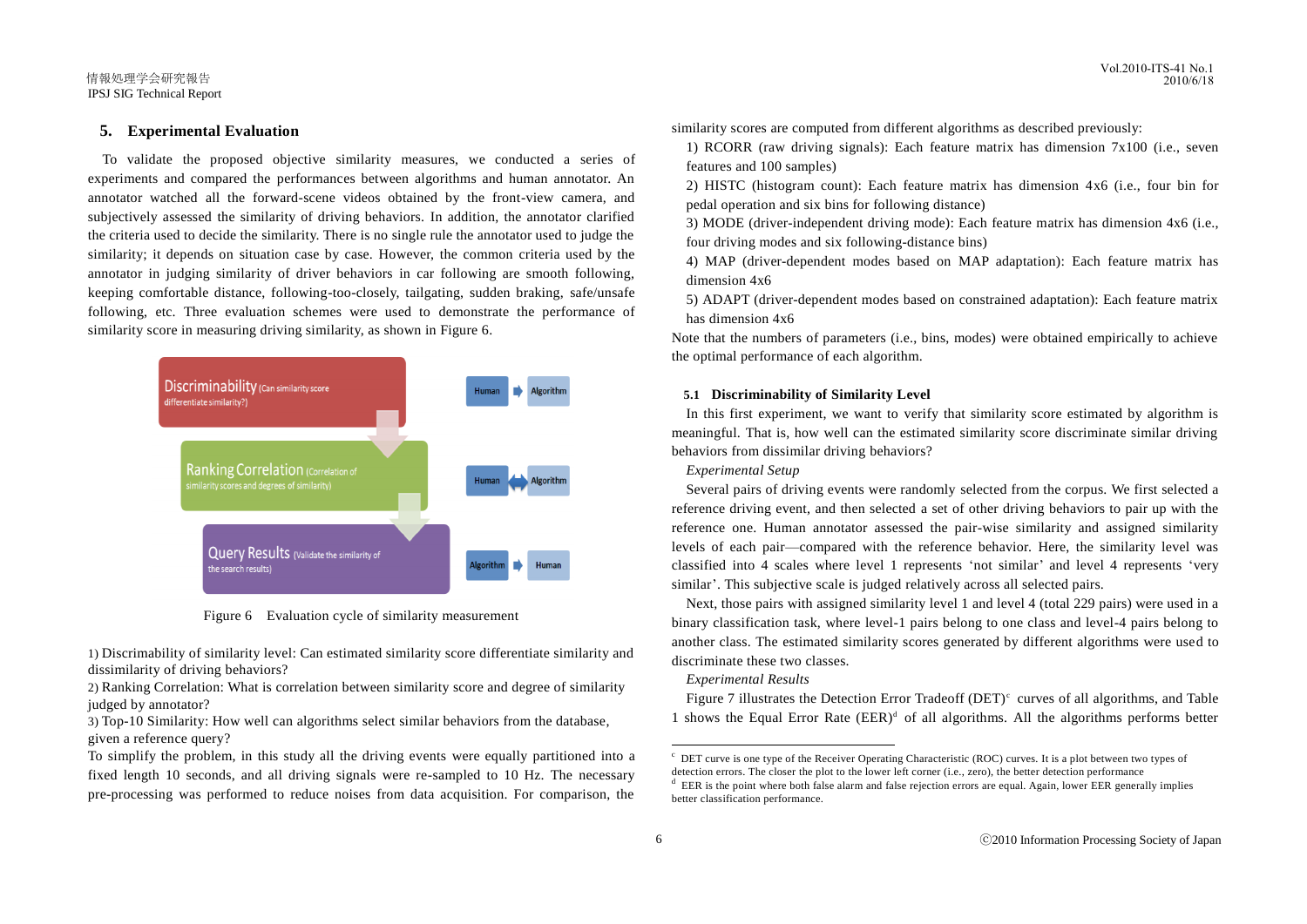# 情報処理学会研究報告 IPSJ SIG Technical Report

than chance (i.e.,  $EER = 50\%$ ), and the proposed driving modes outperforms the other two baseline algorithms with almost 9% absolute EER. The MAP adaptation can further reduce EER of driver-independent models and shows overall better performance. This experiment demonstrates effectiveness of similarity score in discriminating similar/dissimilar behaviors.



Figure 7 DET curves of similarity classification (Level 1 vs Level 4)

|  |  |  |  | Table 1 Equal Error Rate (EER) of different methods |  |
|--|--|--|--|-----------------------------------------------------|--|
|--|--|--|--|-----------------------------------------------------|--|

| Algorithm                  | Equal Error Rate (%) |  |  |
|----------------------------|----------------------|--|--|
| <b>Baseline I (RCORR)</b>  | 31.89%               |  |  |
| <b>Baseline II (HISTC)</b> | 34.94%               |  |  |
| MODE                       | 25.80%               |  |  |
| MAP                        | 24.43%               |  |  |

# **5.2 Ranking Correlation**

Having shown that the estimated similarity score is meaningful, we now want to investigate the correlation of similarity score in ranking similarity with that of human assessment. We believe that the higher correlation between algorithm and human annotator implies higher performance of the algorithm.

#### *Experimental Setup*

For each driving event as a reference driving event, we randomly selected the other three candidates of driving events from the corpus excluding the reference one. Human annotator subjectively ranked the similarity of all three candidates compared with the reference driving events, where  $1^{st}$  is the most similar,  $2^{nd}$  is the second, and  $3^{rd}$  is the least similar driving events. Since subjective evaluation is subject to inconsistency errors, the annotator was asked to perform assessment twice without knowing that the list was the same but being shuffled the order. Table 2 shows the consistency performance of human annotator in ranking similarity. From the total number of 599 reference behaviors, human annotator was able to rank order perfectly matched from both rounds only 48.75%. However, human annotator was able to consistently rank the candidate with the most similar behavior to the reference behavior up to 67.11%. On the average, the correlation coefficient of two ranking assessments was approximately 0.45.

| llandra a contrata anno 1970. | $\mathbf{D}$ and $\mathbf{c}$ and $\mathbf{c}$ and $\mathbf{c}$ |
|-------------------------------|-----------------------------------------------------------------|
|                               |                                                                 |
|                               | Table 2 Ranking correlation performance of human annotator      |

| <b>Human consistency test</b>         | <b>Performance</b> |  |  |
|---------------------------------------|--------------------|--|--|
| Avg. Correlation Coefficient $(\rho)$ | 0.4454             |  |  |
| Perfectly Matched (%)                 | 48.75              |  |  |
| <b>First-rank Matched</b> (%)         | 67.11              |  |  |

#### *Experimental Results*

Next, we picked up those reference behaviors and corresponding three candidates which human annotator consistently ranked similarity in both rounds (i.e., 292 cases). For each reference event, the pair-wise similarity scores between the reference event and each of candidate events were estimated. Consequently, the similarity ranking was based on the estimated similarity scores with the highest similarity score represents the most similar behavior. Table 3 shows the ranking performance of similarity scores generated by each algorithm and compared with ranking by human annotator. The proposed algorithm with constrained adaptation demonstrates the best performance at 39.73% in perfect matching with human ranking, compared with the histogram-based algorithm which is only 28.42%. In overall, the proposed algorithm outperforms the other two baseline algorithms and shows higher correlation with the human assessment. Again, slight but consistent improvement can further obtained by adaptation scheme.